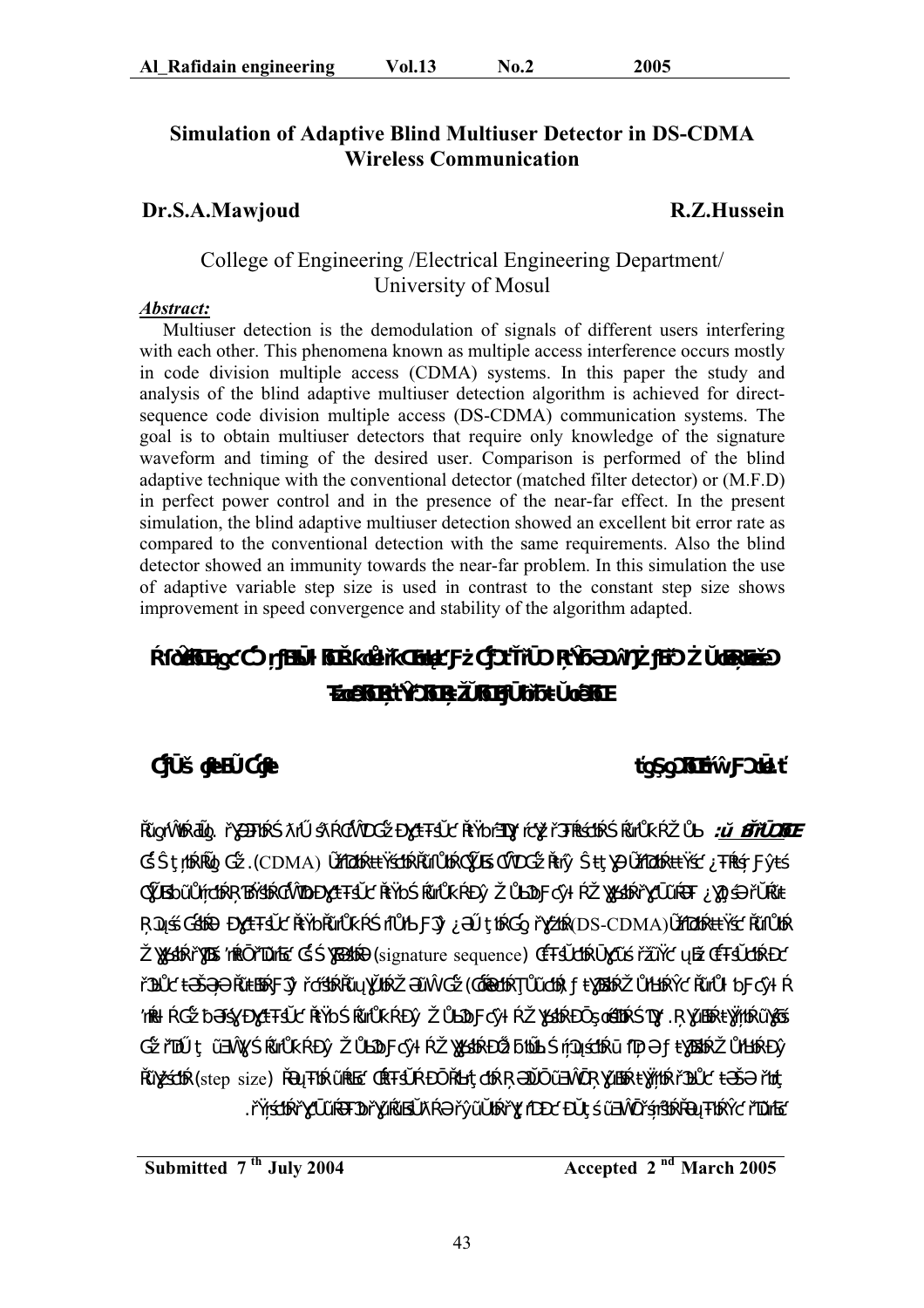# **1.** *Introduction:*

 Conventional communication models use time or frequency division multiplexing. In time division multiple access (TDMA) systems a unique time slot is reserved for each user. Only one user transmits during the reserved slot and there is no interference between different users. In frequency division multiple access (FDMA) systems, instead of time slots users are assigned different frequencies in order to prevents interference between users. In code division multiple access (CDMA) systems all users use the same frequency slot simultaneously. Each user is assigned a unique "code" and by using this code receiver can demodulated the desired signal. If these codes are orthogonal and the users are perfectly synchronized it is possible to demodulate the signal free from multi-access interference (MAI). Unfortunately there are not many orthogonal codes and even if orthogonal codes are used it is a difficult task to synchronize all users in a mobile environment. Therefore for practical applications MAI always exists in CDMA system. It is shown that in cellular environments CDMA has a higher capacity than other schemes but MAI is the limiting factor of this capacity. For traditional communication methods matched filter is known to maximize the signal-to-noise ratio. It will be shown that matched filter approach is not very effective against MAI. In a mobile environment a particular user's signal may be received more strongly than the desired user. This effect is known as the near-far effect. Matched filter's performance in such conditions is very poor [1].

To combat MAI the nature of the MAI must be considered at the demodulation. The optimum detector was proposed by Verdu`. Unfortunately this receiver has a very high computational complexity that increases exponentially with the number of active users. Other receivers are proposed which are simpler in terms of computational complexity. Usually these receiver's performances are not as good as the optimum detector. One of the suboptimum detector is the decorrelating detector. It can eliminates all MAI provided that the signature waveforms are linearly independent. However while eliminating MAI it increases the noise power. Another type of suboptimum detector is the MMSE detector. It is designed to minimize the meansquare error between the filter output and the transmitted bit. Suboptimum detectors require knowledge about the interference parameters (powers, signature waveforms, timing… of the interferes) and usually these parameters are either not available or changing very rapidly in practical applications. Therefore simpler receivers that can also track changes in channel conditions are desired.

Some adaptive algorithms use training sequences which are bit sequences that are known at the receiver. They carry no information and hence their transmission is a waist in bandwidth. Adaptive MMSE detector is a typical detector that uses training sequences to minimize the square error between the transmitted bit and the filter output. Each time the channel goes through drastic changes the training sequence must be retransmitted which is a very costly operation for fastly changing channels like the wireless environment. To overcome this problem blind detectors are proposed. The blind detectors only require the signature waveform and the timing of the desired user [2].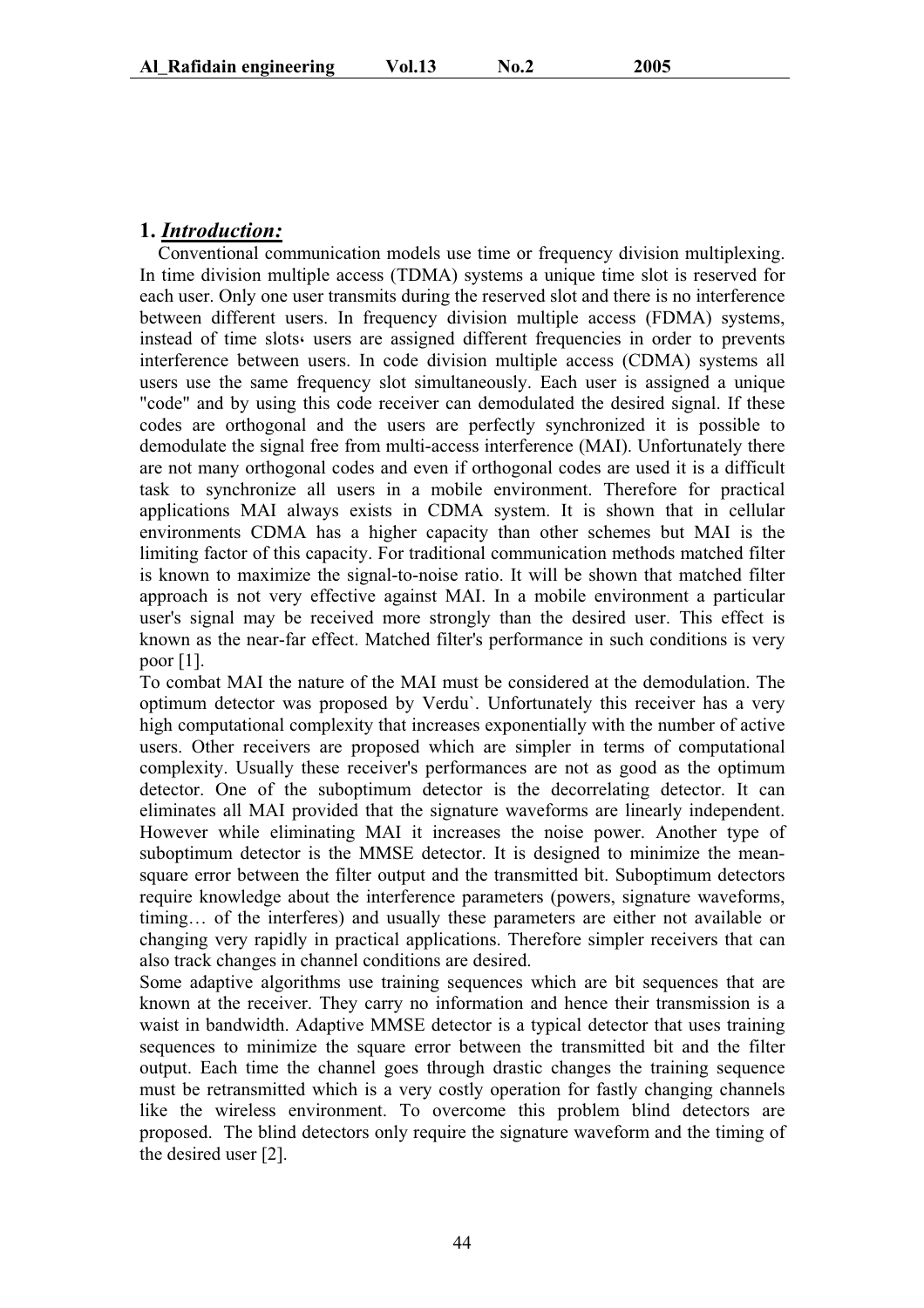# **2.** *System Model:*

#### **2.1. CDMA Principles**

DS-CDMA technique is used to achieve efficient multiple access communication. In a direct sequence spread spectrum transmitter each bit of a binary nonreturn-to-zero information signal is modulated by one period of a binary nonreturn-to-zero *pseudorandom sequence* to generate the transmitted signal. This pseudo-random sequence is also referred to *as signature sequence, signature waveform,* or in an older terminology code, explaining the term code-division multiple access. The pseudo-random sequence is composed of elementary pulses of duration  $T_c$  commonly referred to  $as$ *chips*. The duration of a chip of the pseudo-random sequence is usually a factor between 31 and 128 smaller than the duration *T* of a bit of the information signal the modulated signal will be a wide-band signal with nearly the same spectrum as the pseudo-random sequence. The bandwidth expansion ratio  $T/T_c$  is also known as the *spreading gain*.

 CDMA receivers employ the signature sequence of a user as the key to recover the transmitted information. Detection of the transmitted data is accomplished with a correlation demodulator driven by a synchronized replica of the signature waveform used at the transmitter. The low correlation between the signature waveforms of the different users gives the CDMA system its multiple access properties [3].

 In an ideal CDMA system orthogonal signature sequences would be used. A CDMA system using orthogonal signature sequences will cancel out all multiple access interference and yield single user performance. However, fully orthogonal systems are not practical for two reasons. First, for a given limited number of chips there only exist a limited number of orthogonal signature sequences. Secondly, and more importantly, if the users are not transmitting synchronously, the signature sequences are out of phase and loose their orthogonal property. CDMA systems normally use *shift-register sequences* or combinations of shift-register sequences (Gold codes) for their signature sequences. It is not possible to obtain signature sequences for any pair of users that are orthogonal for all time offsets using this method.

 Not having completely orthogonal signature sequences would not cause a dramatic performance decrease, if the received power of the interfering signal is smaller than the received power of the signal of the desired user. However, if the interfering signals are much stronger than the signal of the desired user, proper detection becomes impossible. This scenario occurs often in practical systems (*near-far problem)* [2,3].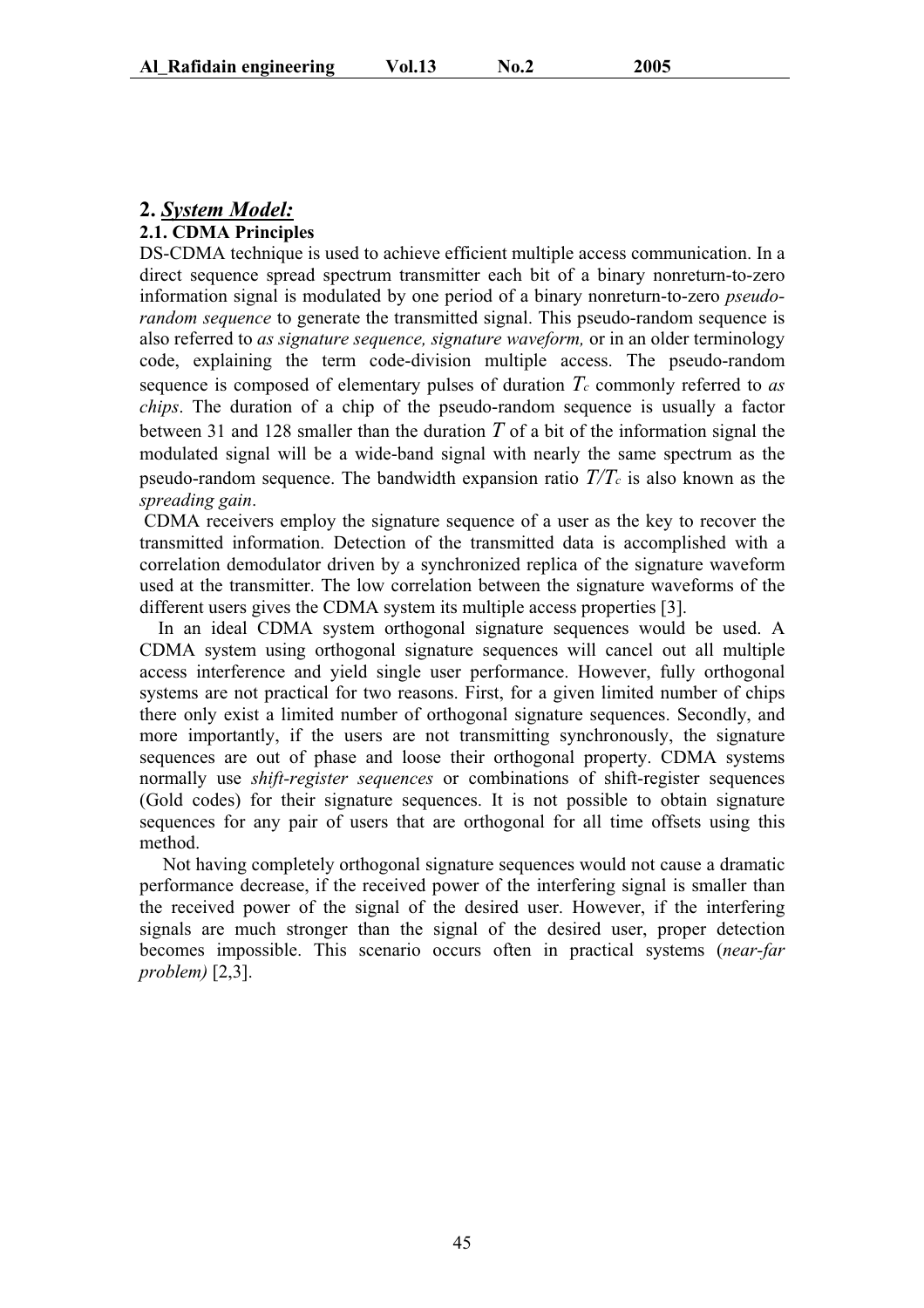#### **2.2. Synchronous CDMA system Model**

In this paper continuous- and discrete-time models are given for a synchronous short code CDMA system with a total number of *K* users that transmit bits using binary antipodal modulation over a white Gaussian noise channel. In synchronous channel model the beginning and ends of a bit transmission are the same for all users [4].

## *2.2.1. Continuous-time Model*

The basic synchronous *K*-user CDMA model describes the received signal of a CDMA system in which *K* synchronous bit streams antipodally modulate *K* signature waveforms, which are transmitted over an Additive White Gaussian Noise (AWGN) channel. Both the bit streams and the signature waveforms are represented by nonreturn-to-zero (NRZ) signals. The received signal for one symbol period in such a system can be expressed as:

( ) ( ) ( ).  1 1 *r t A bk s <sup>k</sup> t n t K k* ¦ *<sup>k</sup>* <sup>V</sup>

Where

 $r(t)$  : Received signal

 $s_k(t)$ : Is the deterministic signature waveform assigned to the *k*th user, normalized to have unit energy

$$
\|s_k\|^2 = \langle s_k, s_k \rangle = \int_0^T s_k^2(t) dt \underline{\Delta} 1 \cdots \cdots \cdots \cdots (2)
$$

The signature waveforms are assumed to be zero outside the interval [0,*T*], and therefore, in an AWGN channel, there is no inter symbol interference.

- $A_k$  : Is the received amplitude of the kth user's signal. Is  $A^2_k$  referred to as the energy of the *k*th user.
- $b_k \in \{ -1, +1 \}$  is a bit transmitted by the *k*th user.
- $n(t)$ : Is white Gaussian noise with zero mean and unit variance. It models thermal noise plus other noise sources unrelated to the transmitted signals.
	- $\sigma$ : The standard deviation of the noise.

#### *2.2.2. Discrete-time CDMA Model*

CDMA detectors commonly have a front-end whose objective is to obtain a discretetime representation of the received continuous-time waveform  $r(t)$ .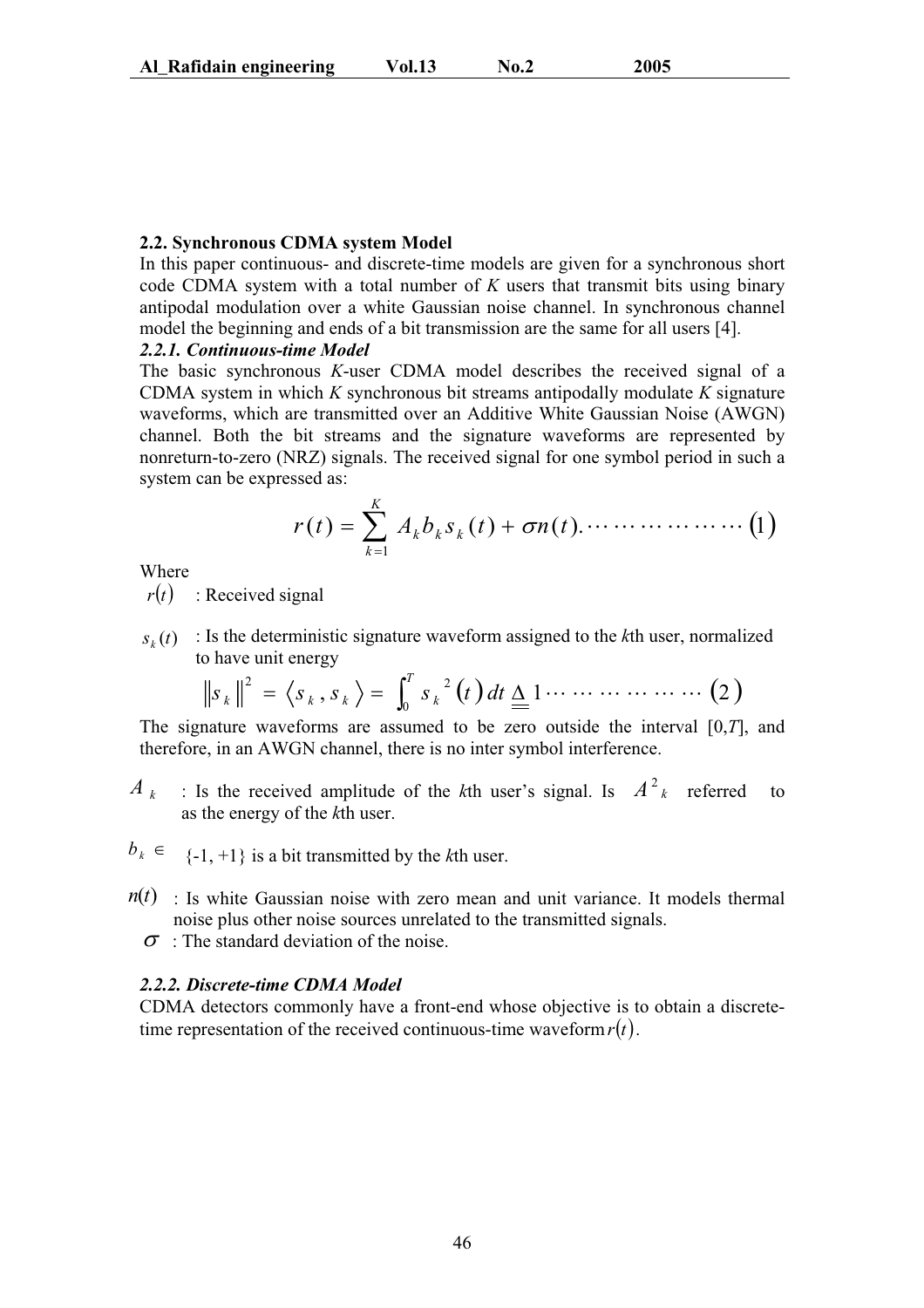One way of converting the received waveform into a discrete-time representation is to pass it through a bank of matched filters, each matched to the signature waveform of different user. The outputs of the matched filters are than sampled at the end of each bit period.

 The output of the matched filter for a user k for synchronous CDMA is expressed as:

$$
y_k = \int_0^r r(t)s_k(t)dt
$$
  
=  $A_kb \int_0^r s_{k(t)}s_k(t)dt + \sum_{j \neq k} A_jb_j \int_0^r s_j(t)s_k(t)dt + \sigma \int_0^r n(t)s_k(t)dt \quad \cdots \cdots \cdots (3)$ 

Where suffix *j* denote the interfering signal

By using the fact that  $s_k(t)$  is normalized to have unit energy the matched filter outputs can be expressed as:

$$
y_k = A_k b_k + \sum_{j \neq k} A_j b_j \rho_{jk} + n_k \cdots \cdots \cdots \cdots (4)
$$

Where,

$$
\rho_{jk} \underline{\Delta} \langle s_j, s_k \rangle = \int_0^T s_j(t) s_k(t) dt \cdots \cdots \cdots (5)
$$
  
and  

$$
n_k \underline{\Delta} \sigma \int_0^T n(t) s_k(t) dt \cdots \cdots \cdots \cdots \cdots (6)
$$

is a Gaussian random variable with zero mean and variance equal to  $\sigma^2$ . *3. BLIND ADAPTIVE MMSE DETECTION:*

In this section a description of the mathematical background and the implementation algorithm for the adaptive blind multiuser detection technique. Also attention is paid to minimize the mean output energy (MOE).

#### **3.1. Linear Multiuser Detectors**

The blind adaptive MMSE detector is an example of a linear multiuser detector. Linear multiuser detectors apply a linear transformation to the outputs of the matched filter bank to produce a new set of outputs, which hopefully provide better performance when used for estimation. Other examples of linear multiuser detectors are the conventional, decorrelating and MMSE detector [1]. Since matched filtering is also a linear operation, the matched filter bank followed by a linear transformation used in linear multiuser detection can be seen as a matched filter bank with modified sequences. So the signature sequence *s* is replaced by a modified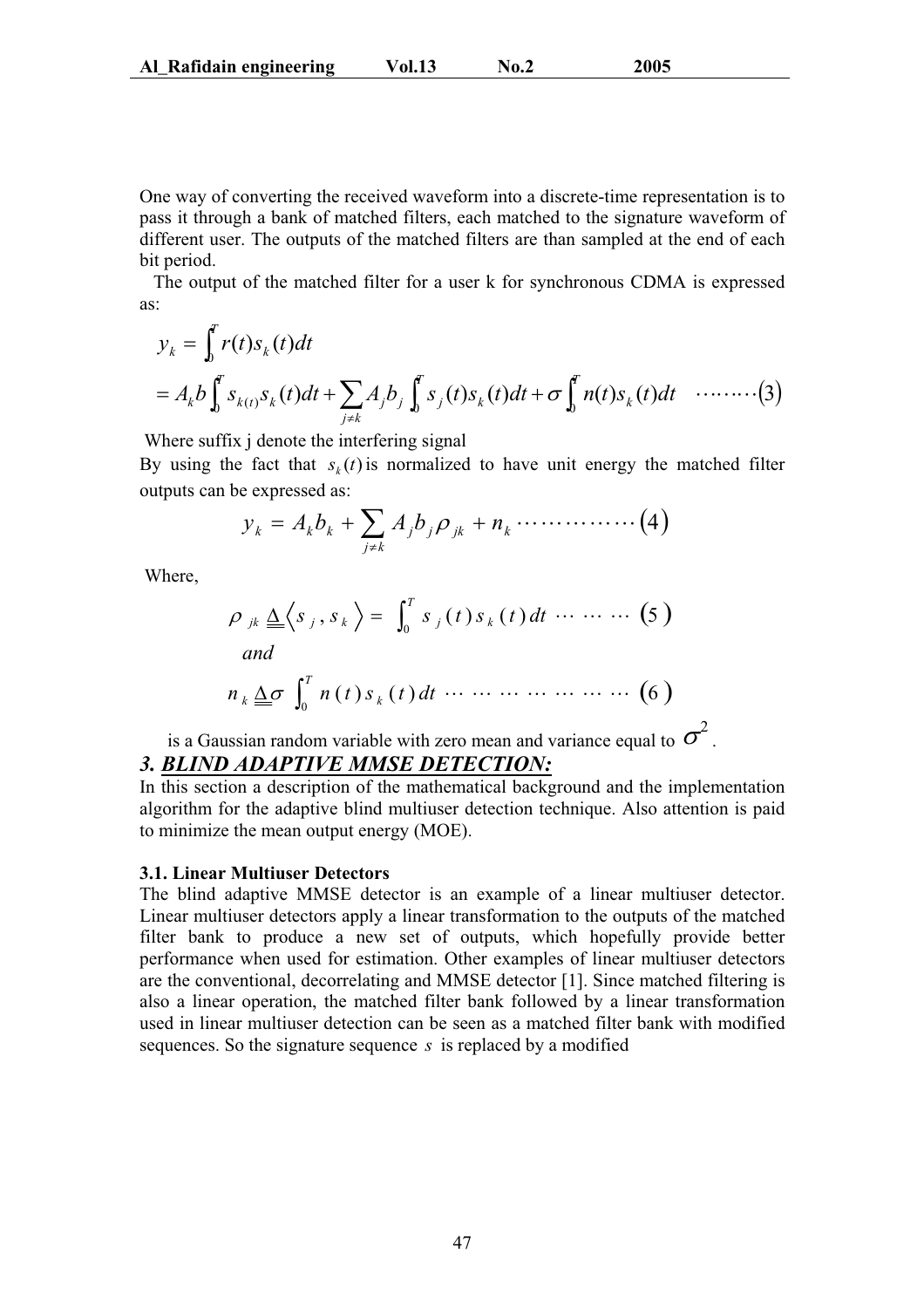signature sequence *c* . A linear multiuser detector for user 1 can be characterized by the modified sequence  $c_1$ , which is the sum of two orthogonal components. One of these components is the signature sequence of user  $1(s<sub>1</sub>)$ . The other component is denoted as  $x_1$  and will be referred to as the  $x$  sequence, so

$$
c_1 = s_1 + x_1 \cdots \cdots \cdots \cdots \cdots \cdots (7)
$$

With  $c_1, s_1, x_1 \in \mathbb{R}^N$ , where  $\mathbb{R}^N$  is the vector matrix and *N* is the number of chips per symbol and

$$
\langle s_1, x_1 \rangle = 0 \cdots \cdots \cdots \cdots \cdots \cdots (8)
$$

Since  $x_1$  is orthogonal to  $s_1$ , any  $x_1$  can be chosen to minimize the correlation between the multiple access interference and  $c<sub>1</sub>$ , while the correlation with user 1 remains constant. Thus

$$
\langle s_1, c_1 \rangle = \langle s_1, s_1 + x_1 \rangle = \langle s_1, s_1 \rangle + \langle s_1 + x_1 \rangle = 1 \cdots \cdots \cdots (9)
$$

The linear detector makes its decision for user 1 which is based on the signum of the output of the matched filter with modified sequence, so

$$
\hat{b}_1 = \text{sgn} \ (\langle r, c_1 \rangle) \cdots \cdots \cdots \quad (10)
$$

Where  $\hat{b}_1$  is the transmitted bit estimation.

Every linear multiuser detector can be written as in equation (7) to (9), so it is a canonical representation for linear multiuser detectors [2].

The output of the matched filter with modified sequence for user 1 is equal to:

$$
y_1 = \langle r, c_1 \rangle
$$
  
=  $A_1 b_1 \langle s_1, s_1 + x_1 \rangle + \sum_{k=2}^K A_k b_k \langle s_k, s_1 + x_1 \rangle + \sigma \langle n, s_1 + x_1 \rangle \cdots \cdots (11)$ 

Where  $A_1$  is the amplitude of user 1 and using  $\langle s_1, s_k \rangle = \rho_{1k}$  gives the

$$
y_1 = A_1b_1 + \sum_{k=2}^K A_k b_k (\rho_{1k} + \langle s_k, x_1 \rangle) + \sigma \langle n, s_1 + x_1 \rangle \cdots \cdots \cdots \cdots \cdots (12)
$$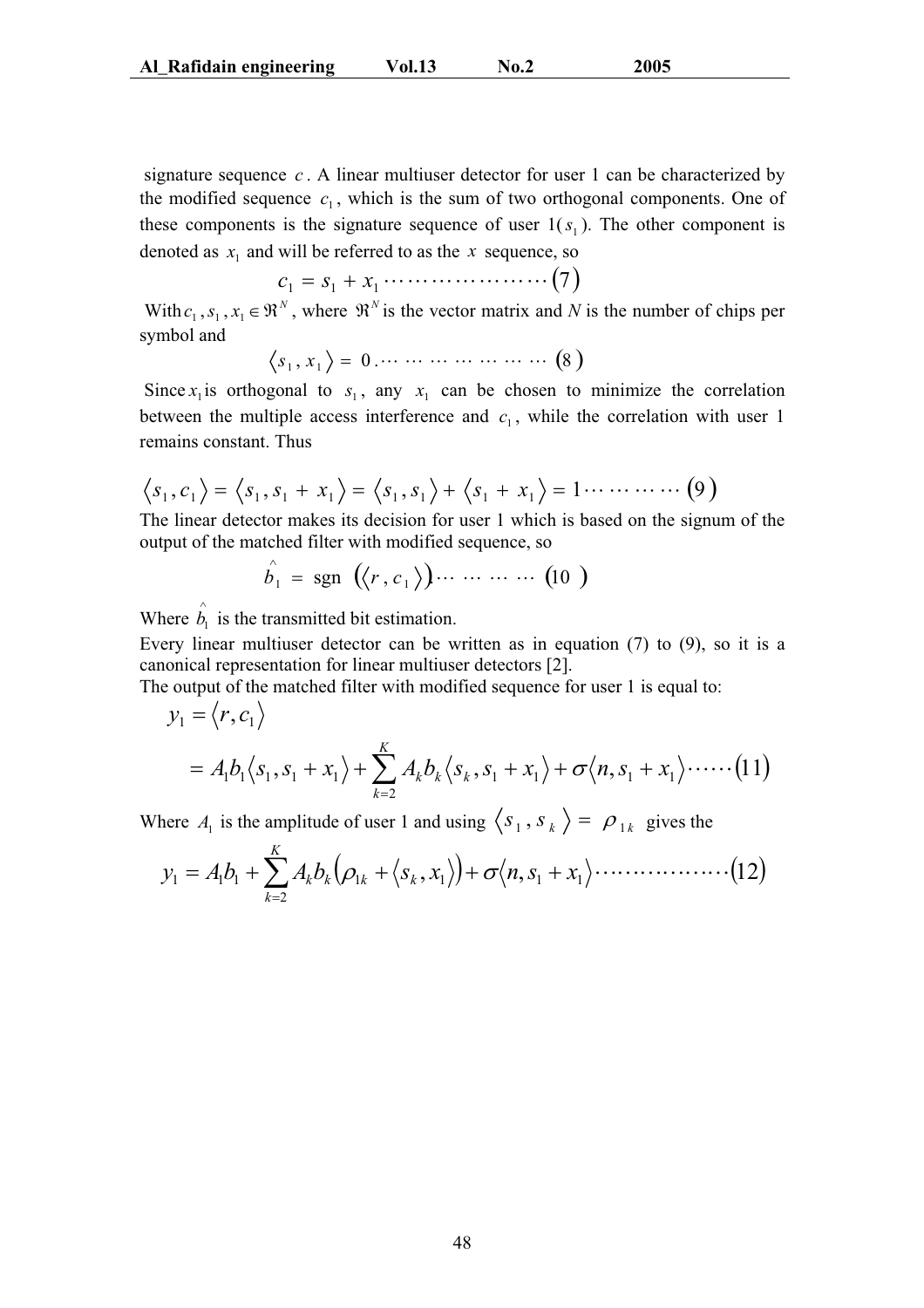#### **3.2. Minimizing Mean Output Energy**

The blind adaptive MMSE detector in fact minimizes the mean output energy (MOE). The mean output energy of a linear multiuser detector for user 1 is defined as:

$$
MOE\left(x_1\right)\underline{\Delta}\ \mathbf{E}\left[\left\langle\left\langle r,s_1+x_1\right\rangle\right\rangle^2\right]\cdots\cdots\cdots\left(13\right)
$$

The trivial solution to minimizing this equation is setting  $c_1 = 0$ . However, since  $c_1$  is defined as the sum of  $s_1$  and  $x_1$ , this solution is eliminated. It can be expected intuitively that minimizing the output energy of the linear detector is a sensible approach. This is because the energy at the output of the detector can be written as the sum of the energy due to the desired signal plus the energy due to the interference (background noise and multiple access interference). Any  $x_1$ , as long as  $x_1$  is orthogonal to  $s_1$ , can be chosen to minimize the interference, but it will not influence the energy of the desired signal. The  $x_1$  that minimizes the mean output energy also minimizes the mean square error as the following reasoning shows. In MMSE detector require equation (13) to be minimized.

$$
MSE(x_1) = E[(A_1b_1 - \langle r, s_1 + x_1 \rangle)^2] \cdot \dots \dots \cdot (14)
$$

The following fact can be observed

$$
MSE(x_1) = MOE(x_1) - A_1^2 \dots \dots \dots \dots \dots \dots \dots \dots (15)
$$

So the mean square error and the mean output energy differ by only a constant and the arguments to minimize both functions are the same. To execute equation (14), knowledge of the data bits for user 1 is needed. For an implementation of the MOE function this knowledge is not needed, which means that an algorithm based on the MOE function does not require training sequences [3, 4].

#### **3.3. Blind Adaptation Rule [2, 3]**

The adaptation rule for blind adaptive multiuser detector for user 1 can be written as:  $x_1[i] = x_1[i-1] - \mu Z_1[i][r[i] - Z_{m1}[i]s_1] \cdots$  (16)

Where

 $r[i]$ : Received signal for the bit period of the *i* th bit.

 $x_1[i]$ : The value of the *x* sequence obtained in the *i* th bit of iteration.

 $x_1[i-1]$ : The value of the *x* sequence obtained during previous iteration of the algorithm form the previous received signal  $r[i-1]$ .

 $Z_1[i]$ : The output of the adaptive filter for the *i* th bit period.  $Z_{m}$ <sup>[i]</sup>: The output of the matched filter for the *i* th bit period.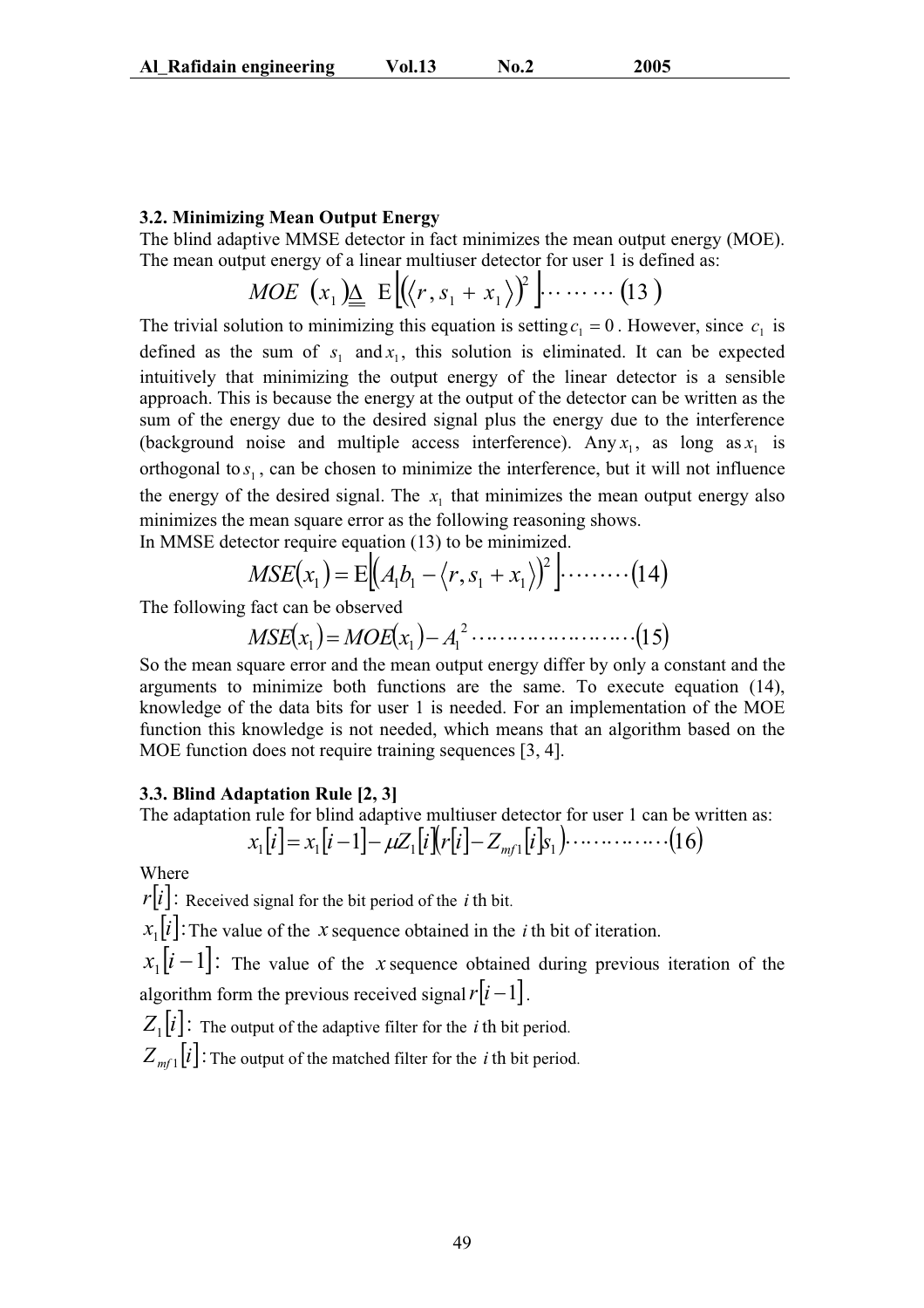## $\mu$ : Step size.

To minimize the mean output energy (MOE) given in equation (13), the *x* sequence is to adapt each bit period using the stochastic gradient descent algorithm. Since subscripts are already used to indicate users the iteration number is indicated with an index  $|i|$ .

The output of the matched filter for the *i* th bit period is written as:

$$
Z_{m+1}[i] = \langle r[i], s_1 \rangle \cdots \cdots \cdots \cdots \cdots \cdots (17)
$$

Analogously, the output of the adaptive filter for the *i* th bit period is written as:

$$
Z_1[i] = \langle r[i], s_1 + x_1[i-1], \dots, \dots, \dots, (18)
$$

The output of the adaptive filter  $Z_1[i]$  is used as the decision statistic of the blind adaptive MMSE detector for user1:

$$
\hat{b}_1 = \operatorname{sgn}(Z_1[i]) = \operatorname{sgn}(r[i], s_1 + x_1[i-1]) \cdot \dots \cdot (19)
$$

The natural choice for initialization of the x sequence is  $x_1[0] = 0$  in equation (16). Whether the algorithm is stable or not stable depends on the value for the step size  $\mu$ . A smaller step size will result in a longer adaptation time. On the other hand, a smaller step size will also result in a  $x_i[i]$  which is closer to  $x_{1,opt}$ , where  $x_{1,opt}$  is the orthogonal sequence component that results in a global minimum of the mean output energy. So the best value for  $\mu$  is a trade-off between adaptation time and accuracy [5].

### *4. Results and Discussion:*

In this section a description of the simulation model for synchronous DS-CDMA for *K*=10-user, processing gain *N*=31 short code [the period of the signature sequence is equal to the duration of a bit], gold code sequence is used, with Additive White Gaussian Noise (AWGN) [3].

### **4.1. Results**

In figure **1** the Bit-Error-Rate (BER) simulation results of the conventional, blind adaptive MMSE and linear MMSE detectors are compared for a range of Signal-to-Noise Ratio (SNR) for a 10-user with perfect power control.

 In figure **2**, the same parameters used in figure **1** except for imperfect power control (near-far effect), in which the amplitudes of the interfering users are 10-dB larger than the desired user, (where the Near-Far Ratio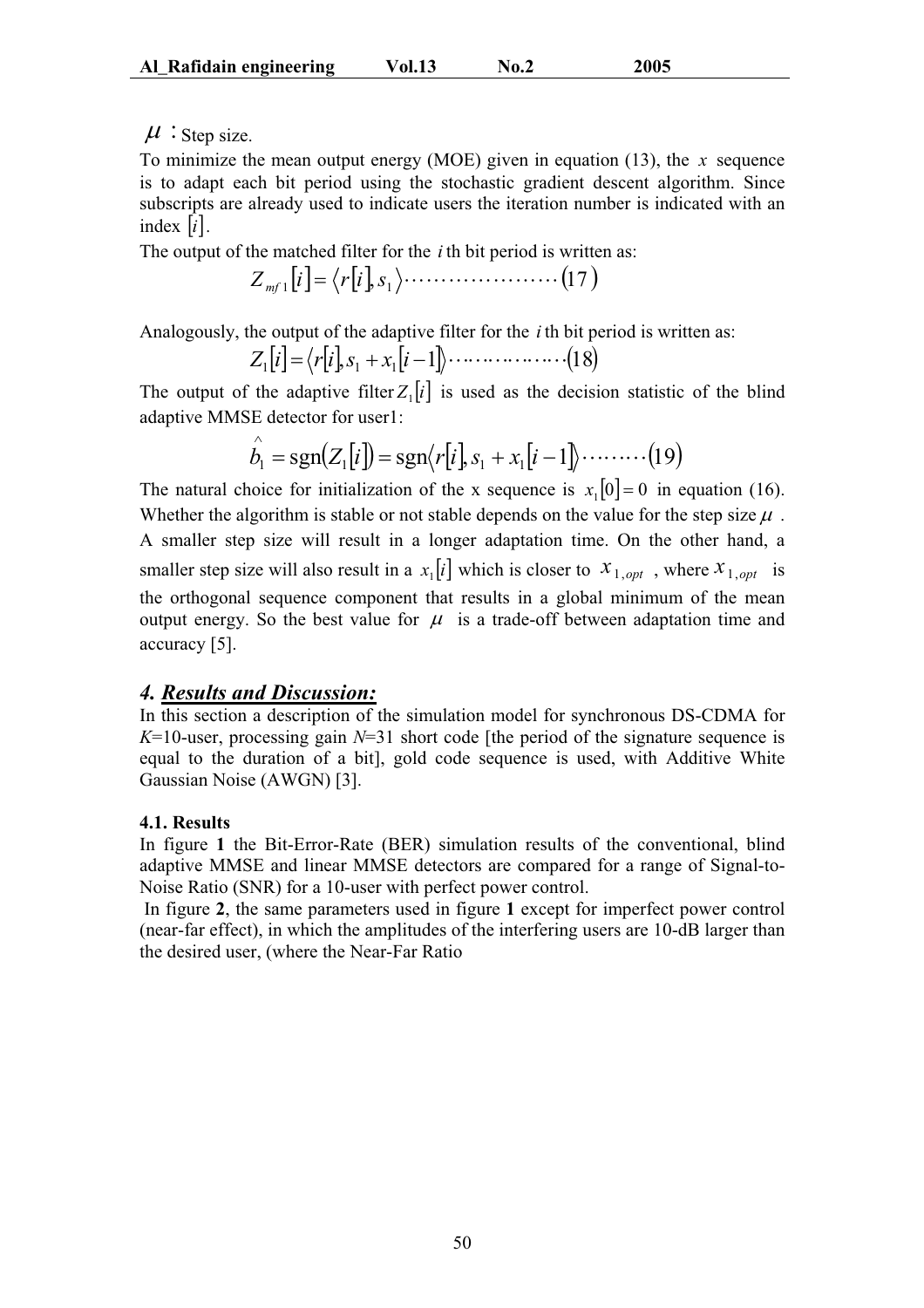(NFR) is defined as  $20 \log_{10}(A_k/A_i)$ ). This figure gives an indication of the near-far effect of the detection techniques.

Figure **3** shows the bit-error rate for the desired user of the conventional and blind adaptive MMSE detectors as a function of the Near-Far Ratio (NFR) for SNR=10 dB. Figures **4** and **5** shows the Signal-to Interference Ratio (SIR) as a function of the numbers of iterations. The SIR is defined to be the ratio of the desired signal power to the sum of the powers due to noise and MAI at the output of the filter [2]. Figure **4** and **5** show the convergence speed of the Least Mean Square (LMS) algorithm for

two cases. The first case in figure 4 uses fixed step size  $(\mu)$ . While in figure 5 uses variable step size. After many trail the choice of the value of  $\mu$  is such that the algorithm adaptation is stable and accurate.

### **4.2 Discussion**

The figure **1** clearly shows that the blind adaptive detector achieves a far lower biterror-rate than the conventional detector (M.F.D) for the same signal-to-noise ratio. Also the blind adaptive detector achieves nearly the same bit-error-rat performance as the linear MMSE detector. These results agree perfectly with the results obtained in [3] for a SNR up to 10 dB.

In figure **2** as expected, the conventional detector is affected by a strong interference. Therefore, the conventional detector performance is not good enough in combating multiple access interference. But the blind adaptive detector is found to be robust to strong interference.

In figure **3**, the bit-error rate of the conventional detector is improved when the received power of the interfering signals where smaller than the desired signal.

From figure **4** and **5**, it is clear that it would be better to decrease the step size as the LMS algorithm proceeds. A high value of step size should be used initially to cause fast convergence of the algorithm and then iterations of smaller step size should be used to minimize the ripple around the optimal value. But great care should be exercised in using adaptive step size [8]. Sometimes the step size may become really small as the algorithm progresses and the  $x_{1, opt}$  may never converges to the optimal

value. One method of progressively shrinking the step size is to multiply a fixed step

size by  $\gamma^{i}$  where *(i)* is the iteration number and  $\gamma$  is a number just smaller than 1.

Blind adaptive MMSE detector does not work for long code [signature sequence with a period that is much longer than the duration of a bit] systems, because for each bit it would have to adapt to the section of the signature waveform that is used to modulate that bit. Therefore, the maximal length sequence with length 31 is used to generate the spreading sequences for different users. Since short codes are used the processing gain is also 31. A maximal length sequence with length 31 can generate only 31 different spreading sequences, therefore the simulated systems support 31 users maximum [7].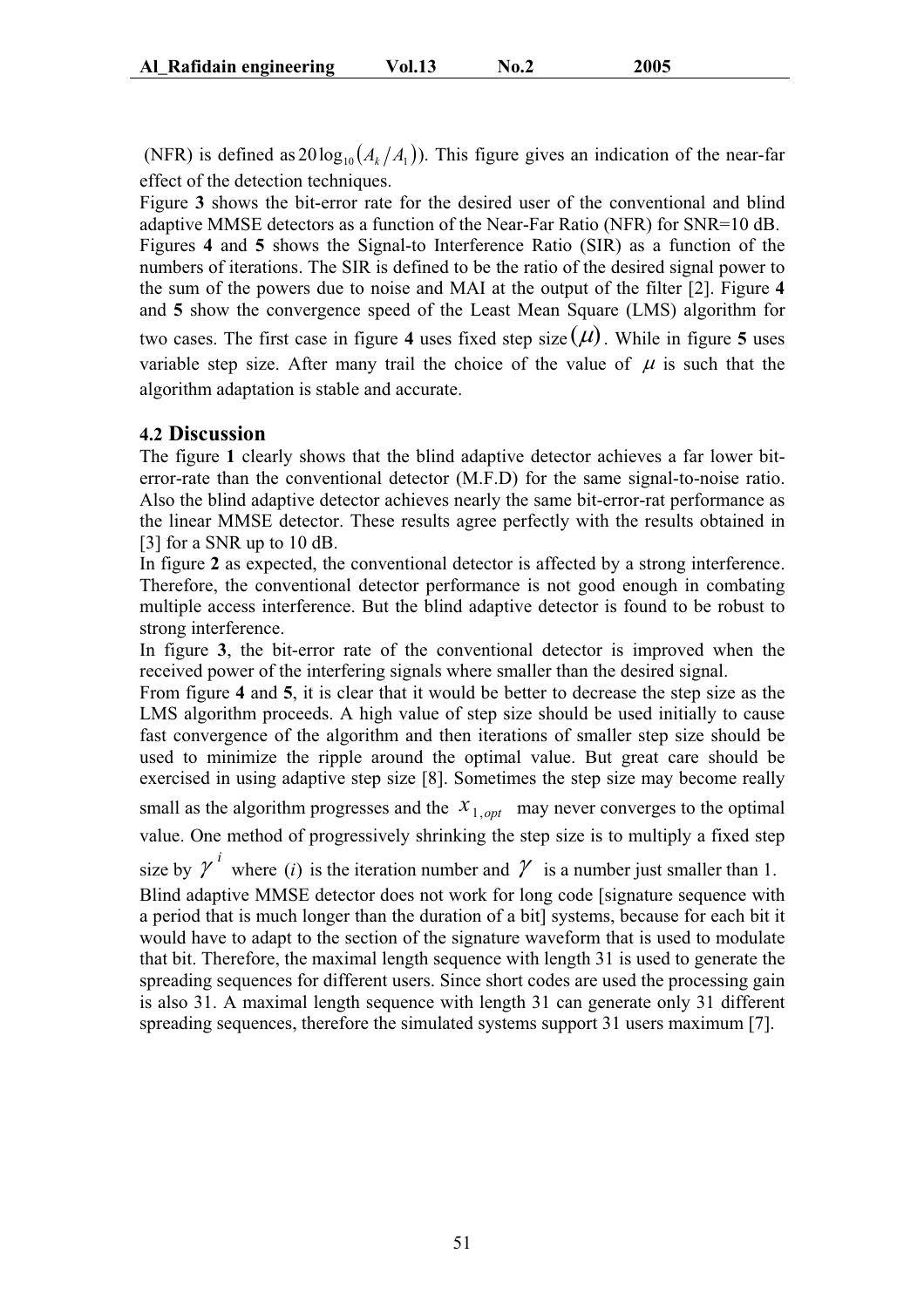# *5. References:*

**[1] M. Honig, U. Madhow, and S. Verdu. "Blind Adaptive Multiuser Detection". IEEE Transactions on Information Theory, 41(4): 944-960,July 1995.** 

**[2] Onder Filiz, " Rank Constrained Temporal-spatial Filtering For CDMA Systems" M.Sc.Thesis, The Pennsylvania State University, August 2003.** 

**[3] Jordy Potman, " Development of a Multiuser Detection Testbed" M.Sc.Thesis, University of Twente, May 2002.** 

**[4] R. M. Buehrer, N. S. Correal-Mendoza, and B. D. Woerner." A Simulation Comparision of Multiuser Receivers for Cellular CDMA". IEEE Transactions on Vehicular Technology, 49(4): 1065-1085, July 2000.** 

**[5] Upamanyu Madhow and Michael L. Honig " MMSE interference suppression for direct sequence spread-spectrum CDMA" IEEE Transactions on Communications, 42(12): 3178-3188, December 1994.** 

**[6] H. V. Poor and S. Verdu." Probability of Error in MMSE Multiuser** 

**Detection". IEEE Transactions on information Theory, 43(3): 858-871, May 1997.**

**[7] S.Haykin."Communication Systems". John Wiley & Sons. 1994.** 

**[8] J.G. Proakis."Digital Communications***"* **3rd Ed., McGraw-Hill, Inc., 1995.** 

**[9] Piya Kovintavewat. "MMSE Linear Multiuser Detection for a DS-CDMA System". Georgia Institute of Technology, Atlanta. Spring 2000.** 

**[10] R.Lupas and S.Verdu," Linear Multiuser Detection for synchronous CDMA channels" IEEE Transactions on information Theory, vol.35, no.1, pp.123-136, January 1989.**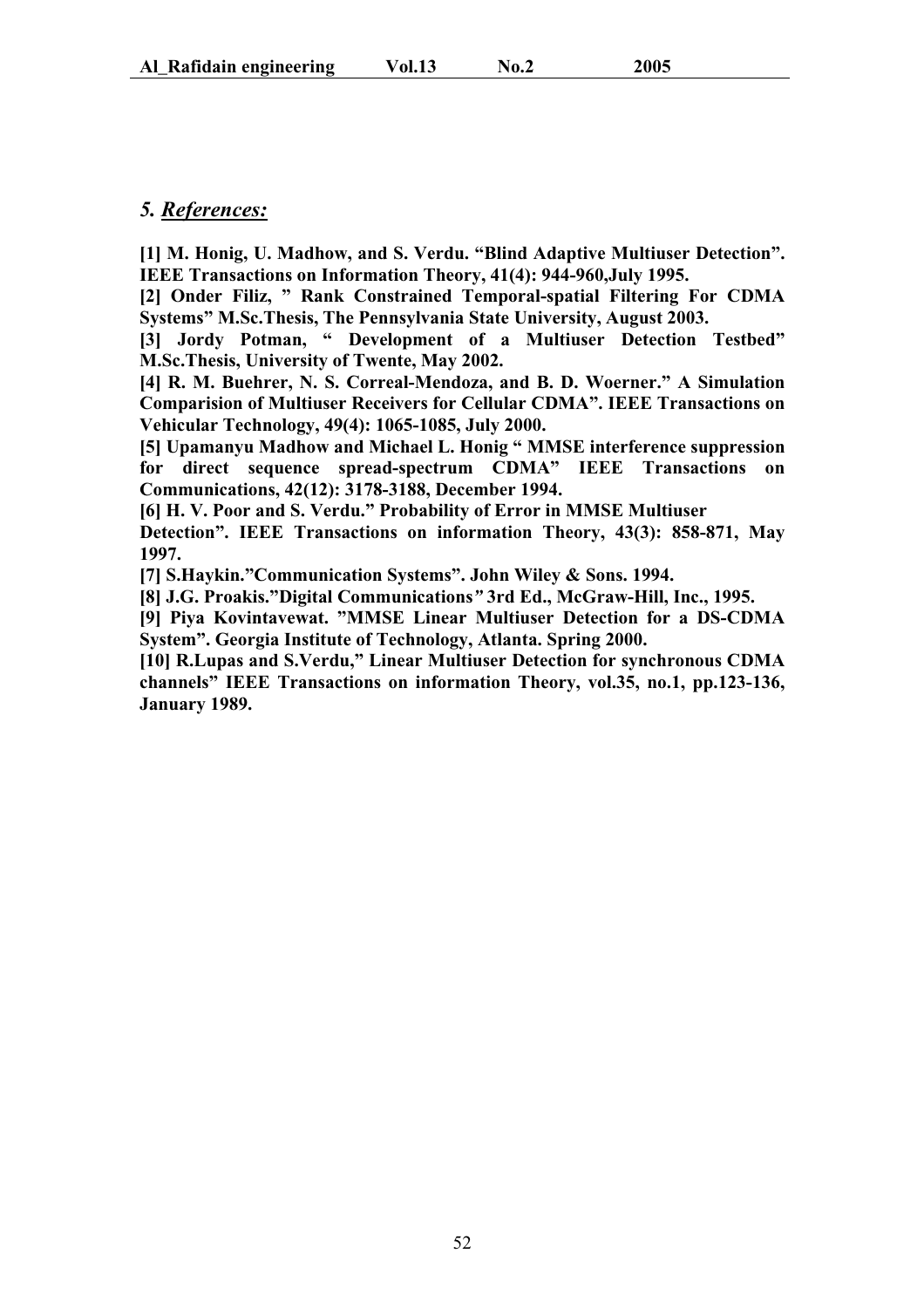

Figure 1 BER/ SNR simulation with perfect power control (PPC), ten users, Processing gain N=31.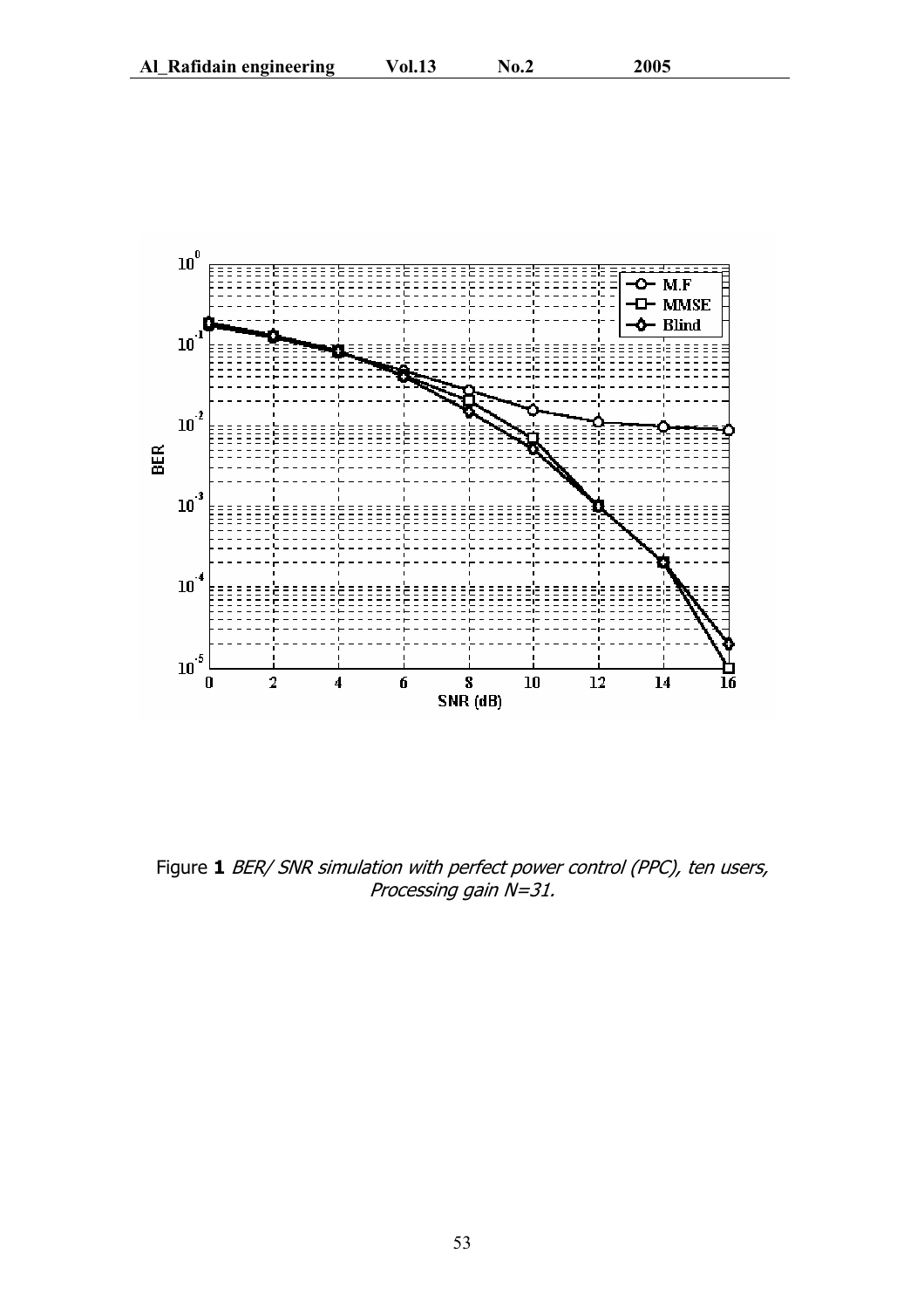

Figure **2** BER/SNR simulation with Near-Far effect (NFR=10 dB), ten user,  $N = 31.$ 



Figure **3** BER/NFR simulation in SNR=10 dB, ten user, N=31.